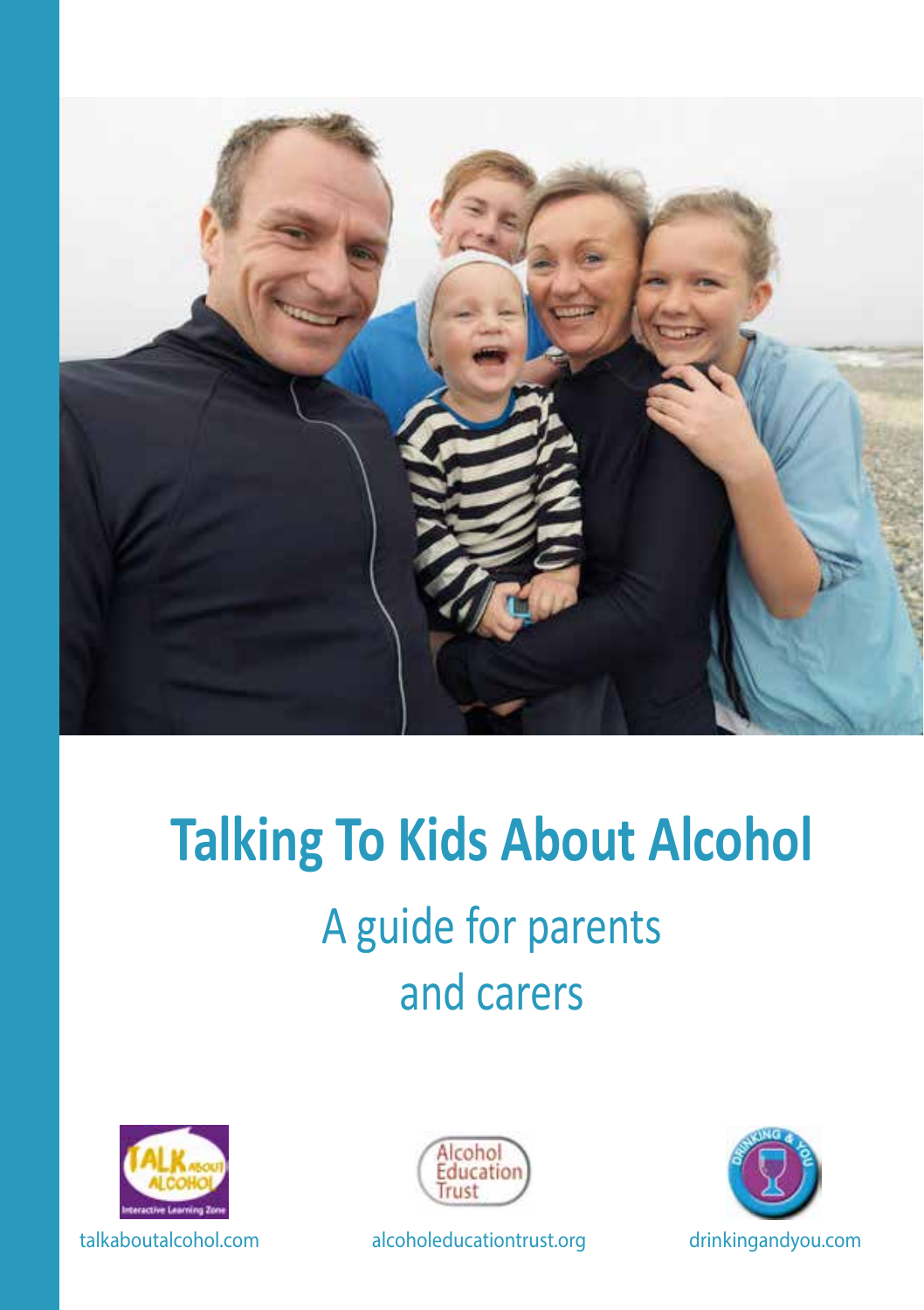*It's a right of passage – part of growing up*

*What can we do? We can't monitor what he's doing when he's out with his friends*

*It's aspirational isn't it? Our kids see soaps featuring booze and celebrities getting drunk and see it as cool and normal*

*I'm far more worried about the friends she's hanging out with and her sleeping around*

*They don't listen to us, it's what their friends are doing that matters* 

**Is this what you're thinking? Our children will encounter alcohol whatever we do, so what's the point?**

Well, the first part is true, your kids will come across alcohol via their friends, at parties and in their everyday lives as they get older. 36% of 15 year-olds in the UK drink at least once a month – fact. However, 94% of 11 year-olds have not had a whole drink. Some will have tasted alcohol in the family home or at a celebration, but it is at this age – between 11-13 that their drinking habits for the future will be formed – and you, in your kids' opinion, are the most important influence in their lives

through:

- the examples you set,
- the house rules.
- the allowance and freedoms you allow them.

This booklet gives tips and guidance for you to approach the issue of drinking with your children, teenagers or young adults. Talking about it early on will help your child to understand alcohol and its effects, and make sensible choices about drinking in the future.

This guide is written and produced by The Alcohol Education Trust, [alcoholeducationtrust.org.](http://www.alcoholeducationtrust.org) Information within this guide is based on Government and the UK Chief Medical Officers' guidelines and was current when going to press in September 2016. Statistics are drawn from: Smoking, Drinking And Drug Use Among Young People In England In 2014, The Chief Medical Officer for England's Guidance On The Consumption Of Alcohol By Children And Young People, 2009 and Statistics on Alcohol: England 2016 and Adult Drinking Habits in Great Britain, 2014 (ONS).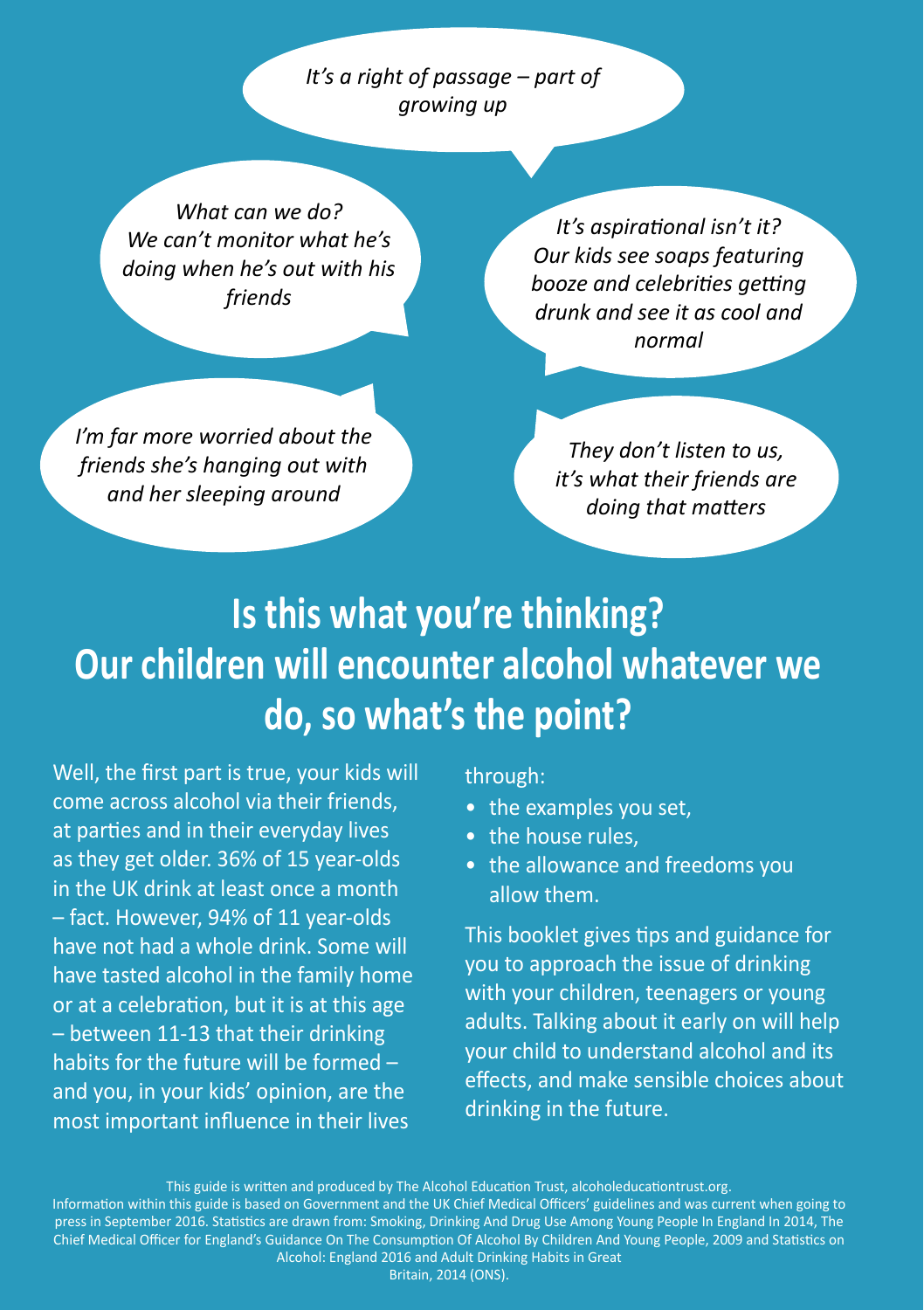## **Get talking – when do you start?**

Children are naturally curious about alcohol - they see people drinking and they want to know more. Kids will be influenced by their friends, their teachers, TV, films and the media – but in most cases, parents have the biggest effect on their children's behaviour, including how they drink alcohol. So you're in a good position to make sure they have the facts about alcohol and drinking, and can make sensible choices in the future.

#### **At what age should I talk about drinking?**

There is no one size fits all message, but gearing your conversation to different ages helps.



### **Very young children**

It is illegal to give a child under five alcohol. Research shows that by the age of five, a child has already formed basic attitudes and opinions about alcohol and can recognise drunkenness. If you drink at home, your children are bound to ask questions at an early age about what you are drinking and what it tastes like. It is tempting to say 'wait until you are older', but it is worth explaining to your child that little bodies can't digest alcohol, which is 'strong' so they should wait until they are older.



### **11 – 13 year-olds**

The average age of a first whole drink in the UK is between the ages of 13 and 14, so it's important to talk at an early age and for your child to have an understanding of units, how alcohol affects the body and liver, why young bodies can't cope with alcohol and the risks they run by experimenting. This is why the UK Chief Medical Officers recommend that children under 15 should not drink alcohol, as their brains and livers are not fully developed and are more liable to damage than adults.

At age 11, children see it as unacceptable to get drunk and more than 99% don't drink regularly, but age 13 is what we call 'the tipping point'. Growing up is an awkward time, reaching puberty, their social lives changing, relationships and peer pressure growing - and probably being less open with you. Try not to force the subject, wait until the subject comes up via the TV, the media or similar. Put a conversation about drinking in context with other 'life skills', such as staying safe, talking about drugs and what sex is all about.

You might think your 'baby' is too young for all this, but unfortunately in this savvy world they'll be more informed than you think! Often, a good approach is to talk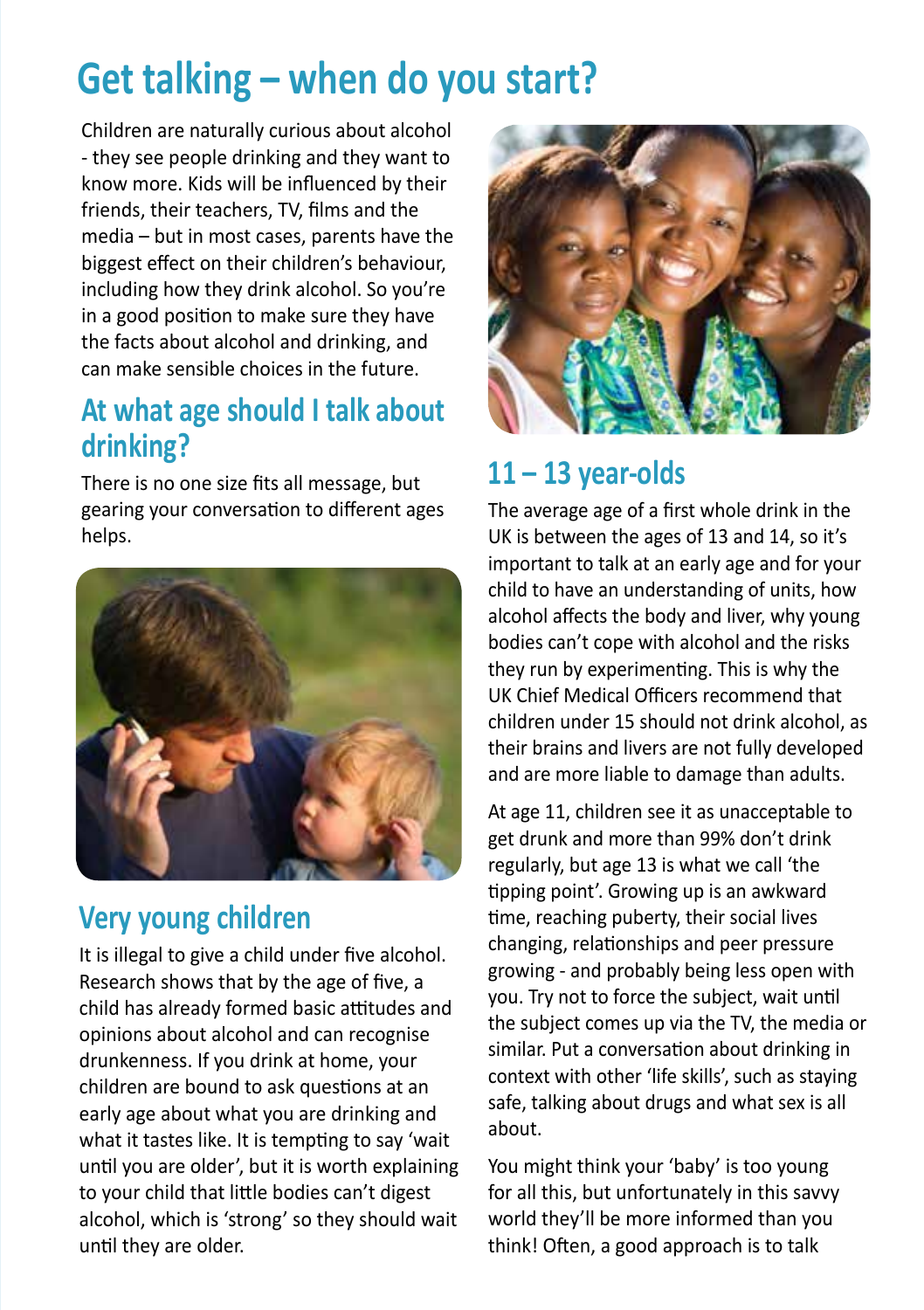about a risky situation involving alcohol featured in a soap, movie or in the news. Car journeys work well as your kids can't walk off, they don't have to make eye contact and it is a neutral zone. Try to use open ended questions such as 'Tell me about' or 'What did you think about..?'



### **Older teenagers**

Finding the right balance between protecting teenagers and giving them freedom isn't easy. You can't be by their side all the time, and they wouldn't thank you for it anyway. However, with communication and trust, you can help them to make the right decision in a tricky situation, learn from their mistakes, come to you for advice when needed and still stay safe.

Research shows that older teenagers often experiment with alcohol in the company of their friends, either at parties or in public places, so checking where your kids are and who they are with is really important at this age. Pick up and drop off at parties, check parents are present, ensure sleep over plans are genuine and be prepared to say no if you're not happy or your teenager hasn't been honest with you.

By age 16 many teenagers will drink, so talking to your kids about low risk drinking guidelines, what a unit is, how to resist peer pressure and what happens to your reactions if you combine drinking and driving, for example, is really important.



Encourage your teenagers to visit **[talkaboutalcohol.com,](http://talkaboutalcohol.com)** and do visit the parents' area of

**[alcoholeducationtrust.org](http://www.alcoholeducationtrust.org)** for film clips, our newsletter and tips. You can also follow us on **[twitter.com/](http://twitter.com/talkalcohol)talkalcohol.**

### **A tough love approach**

By offering tough love, you combine a warm and responsive approach to your kids together with firm rules and clear boundaries.

You are fair and firm without being too restrictive. You reason with and support your child and explain why boundaries are in place (and move these with age).

Rather than being punitive, you offer rewards for good choices.

Long term, children from 'tough loving' families are characterised as more cooperative, self-regulating and socially responsible.

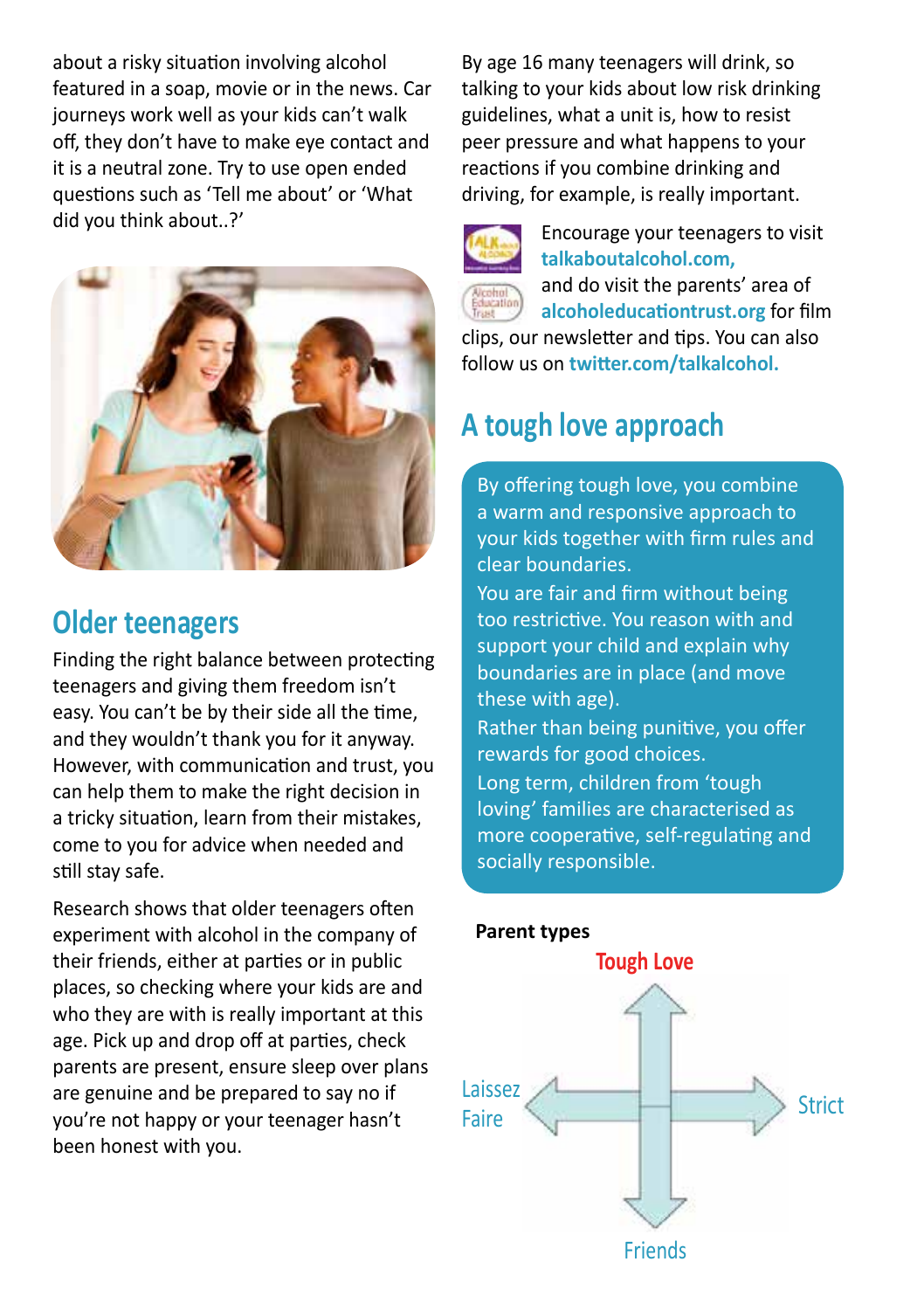

#### **Young adults**

Once your child has gone to college or is living away from home for the first time, it is harder to influence them and you have no control over the time they come home or how they drink and eat. The path to self-respect and independence should have been properly laid already, but the following advice might help:

- Highlight the dangers of drunkenness, such as not getting home safely, looking a fool in front of their friends or partners and the risk of unprotected sex, assault and theft.
- Encourage them to pace themselves by alternating with soft drinks, to eat before going out and to be aware of the alcohol levels of different drinks.
- Tell them to keep their mobiles fully charged and with them when going out and to work out how they will get home before they go.
- Always let someone know where they are going and who with
- Remind them to never to
	- o Leave their drink as it could be spiked
	- o Drink and drive
	- o Take a lift from someone they suspect has taken drink or drugs
	- o Leave a party or venue on their own.

A good wake up call if they're tempted to drink-drive is that they'll be unable to get car insurance, they'll lose their licence for up to two years, could face up to £5,000 in fines, or a prison sentence. Another is the effect of a criminal record on their job prospects if they get involved in violence or damage. Tell them that they won't be able to go to the US if they have a criminal record.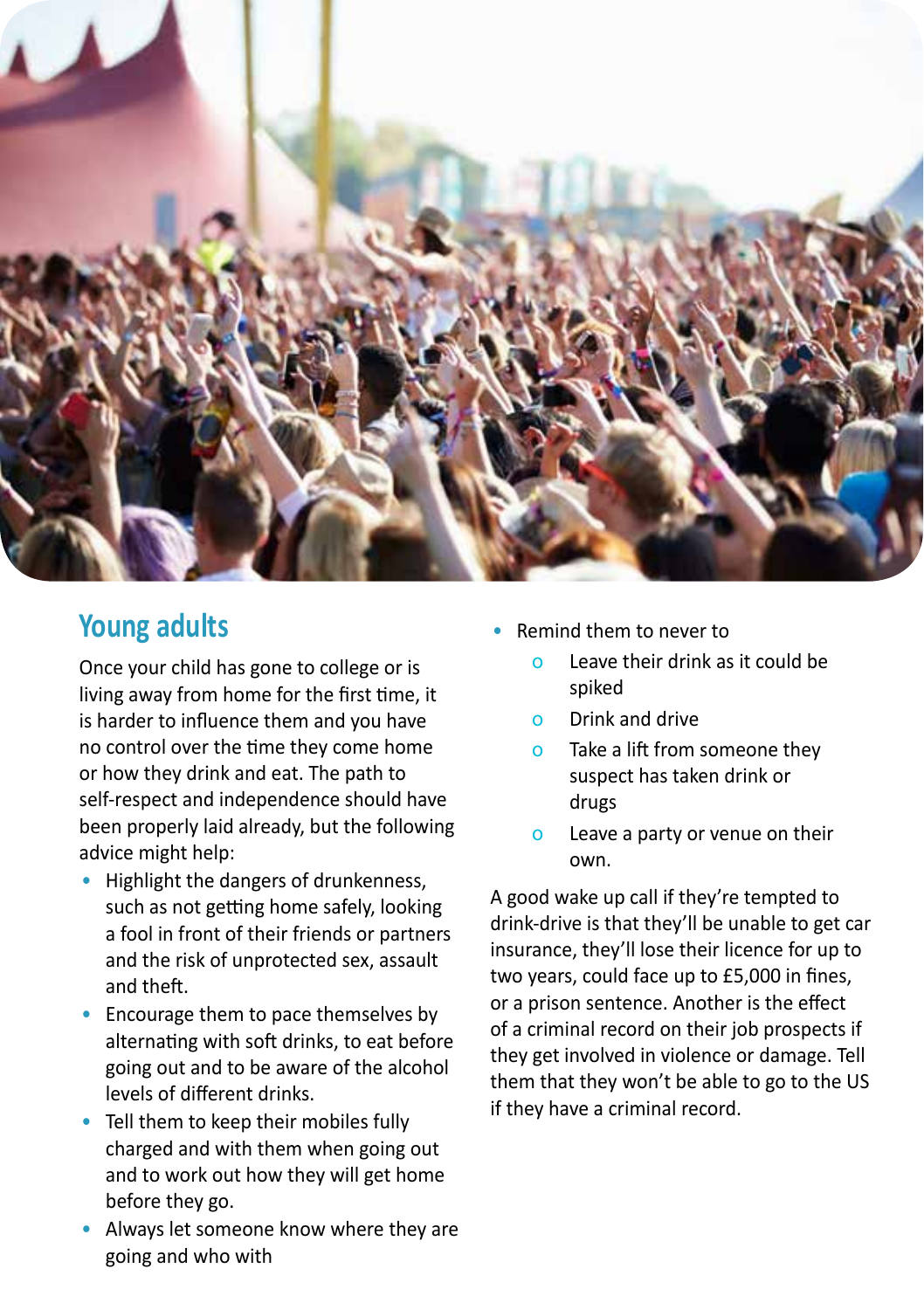## **Keep talking as they get older**

### **Stress and peer pressure**

Understand the pressures they're facing from peers and wanting to fit in. Don't fly off the handle if you discover they've been drinking. Talk it through and explain the risks they are taking as it can often be a frightening experience.

Work out your strategy if they don't show remorse (grounding them, etc). It's important to understand why they want to drink – Reasons that teenagers give for drinking include increasing their confidence and enjoyment in social situations, getting a buzz and having something to do, being able to forget their problems, helping them fit in, to gain respect or enhance their image.

Have a look at the **[teenage guide](http://www.alcoholeducationtrust.org/wp-content/uploads/2015/04/TeenGuide.pdf)** for ideas to support them or we have some great short films called 'Just A Few Drinks' made with BBC2 via **[alcoholeducationtrust.org](http://www.alcoholeducationtrust.org)**.

### **Make them feel respected**

It may seem obvious, but letting your child know they're respected often gets overlooked in busy lives. Your child's opinions matter, and they should feel that they can express their views in a supportive environment. Let them know in good time of any changes in your house rules that will affect them, and let them know you're proud of them too. If their friends get into trouble and your child wasn't involved, reward them and say how proud you are that they acted so maturely.

### **Set limits**

It's important that children know the ground rules, and the consequences of not sticking to them. They will test them, so don't make threats you're not prepared to carry out. An effective 'punishment' is to remove privileges – such as grounding them for a while, stopping their allowance, cancelling having friends over, etc.

But don't forget to praise them when they do the right thing. Giving reasons for the rules helps children to stick to them and develops a sense of responsibility. Knowing who they're with and when they'll be back is important for their safety, and not just your sanity.

### **Trust them**

Trusting your child means they'll feel they can tell you the truth (especially about unacceptable or risky things), and you won't get angry or judge them. Being willing to listen to their side of the story, and talking through the other options, will help them to make sensible choices in the future.

Trust is essential to open and honest communication. If your child feels safe discussing difficult issues with you, then they'll talk to you when they need to and listen to what you have to say.

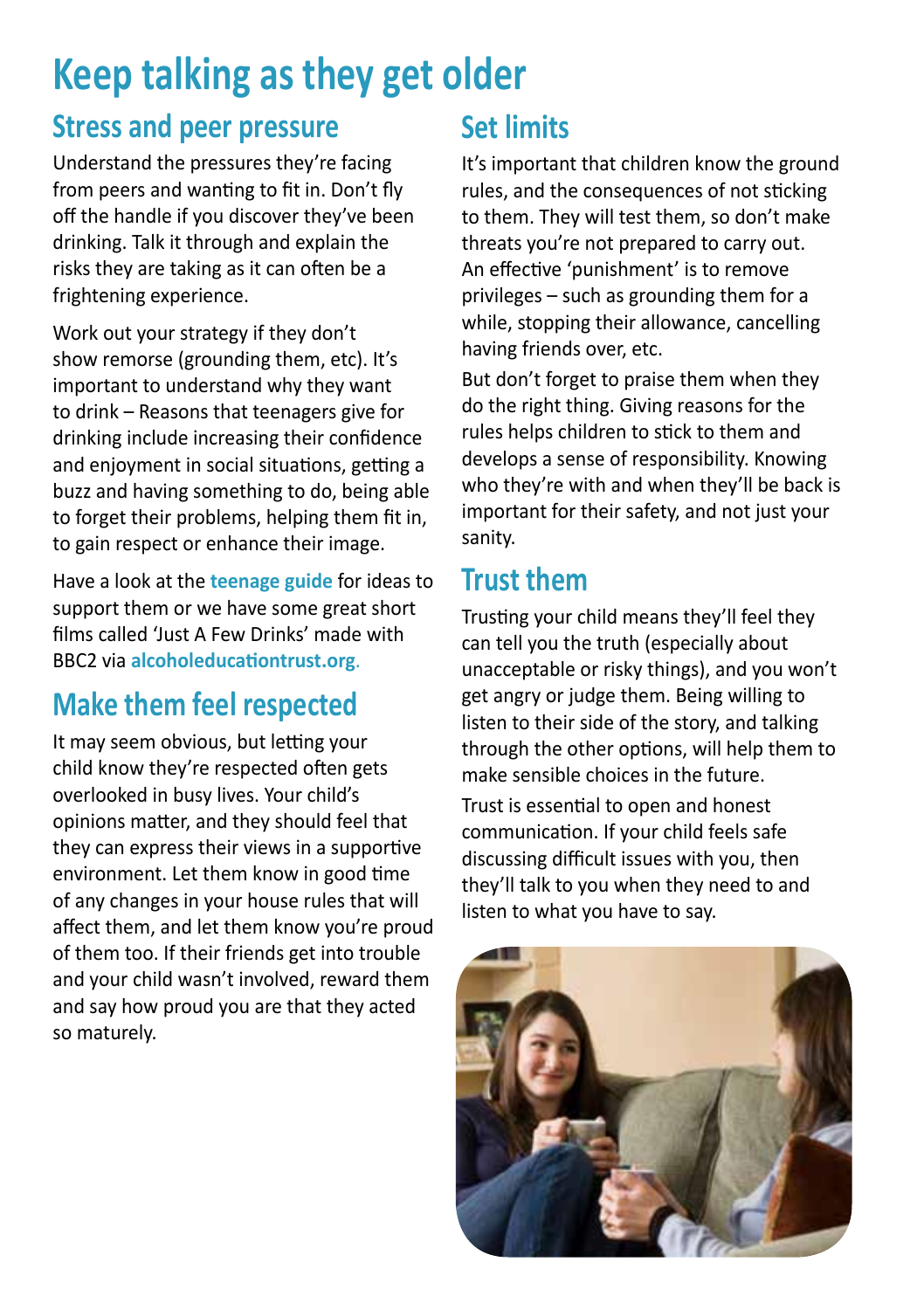## **Are you Alcohol Aware?**

### **Units and daily guidelines**

UK Government guidelines for low risk levels of drinking for adults define 'a unit' or 'drink' as 8g (1cl) of pure alcohol and recommend that men and women should not exceed 14 units a week, spread evenly over 3 or more days. It's not healthy to 'save up' units and drink heavily at the weekends as binge drinking can lead to health problems and anti-social behaviour. It's a good idea to have one or two alcohol free nights a week too.

Eating before or while drinking slows down how quickly alcohol is absorbed into the bloodstream and so helps your liver. How alcohol affects you will also depend on your age, size, sex and health as well as how quickly you drink.

Back labels on bottles of alcoholic drinks usually contain information on units to help you keep track, such as the number of units in a glass or the whole container, as well as the alcoholic strength. You can learn more Alcohol at **alcoholeducationtrust.org**Educatio





#### **There are times when we shouldn't drink, such as:**

- When planning to drive (and don't forget the morning after).
- If operating machinery, using electrical equipment or working at heights, for example.
- If playing aerobic sport.
- If on certain medications Ask your doctor if you are unsure.
- If pregnant Alcohol crosses the placenta to the foetus and can lead to birth defects.

For more information visit: **[drinkingandyou.com](http://www.drinkingandyou.com)**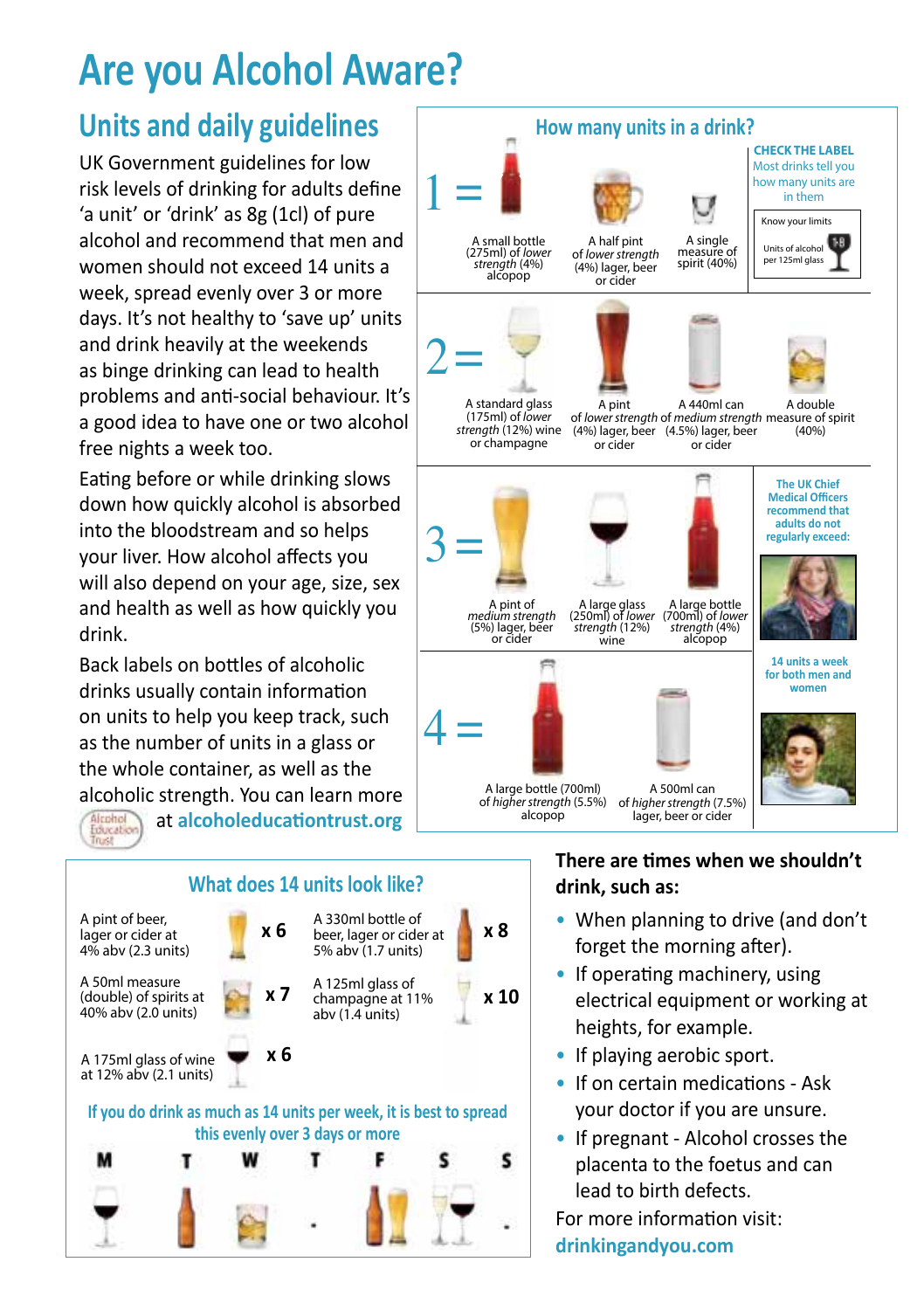### How too much alcohol affects the body

#### **Brain**

Too much alcohol acts a depressant on the brain, the control centre of the body. It can make the drinker feel happy for a little while, but that's followed by a depressing low. Long-term drinking can kill off brain cells and lead to memory loss and mental problems.

#### **Head**

After a few drinks, it can be easy for someone to lose their head. They may feel more relaxed, emotional and uninhibited, but they also lose control. Their judgement is affected too. They might make a fool of themselves, get into trouble, cause an accident or do something they regret later. Every year, 18- 22% of accidental deaths are alcohol related.

Alcohol draws water out of the brain. So, as the body starts to break down alcohol, the drinker may feel dizzy and be in for a throbbing headache if they drink too much.

#### **Heart**

Drinking large quantities of alcohol over a short period can cause irregular heart beats and shortness of breath, leading to panic attacks and illness. Moderate drinking, that is 1 or 2 units a day, may offer some protection from heart disease in men over 40 and in post menopausal women, but it is not advised that an adult takes up drinking if they don't already. It is more important to be physically active, eat a healthy, balanced diet and to avoid smoking.

#### **Liver**

The liver breaks down most of the alcohol a person drinks. (The rest leaves the body in breath, urine and sweat). But it can only break down about 1 unit (8g) of alcohol an hour in an average adult. More than that, and it stops working properly. If the body can't cope with all the alcohol in its system, the person falls into an alcoholic coma (which can be fatal).

Long-term heavy drinking kills off liver cells, leading to a disease called cirrhosis. It's a 'silent' disease – symptoms may not be noticeable until the disease is advanced. Long-term excessive drinking can also lead to liver cancer.

#### **Waist**

Although alcohol is fat free, it is very calorific (only fat contains more calories per gram) and increases your appetite, so excess drinking can lead to weight gain.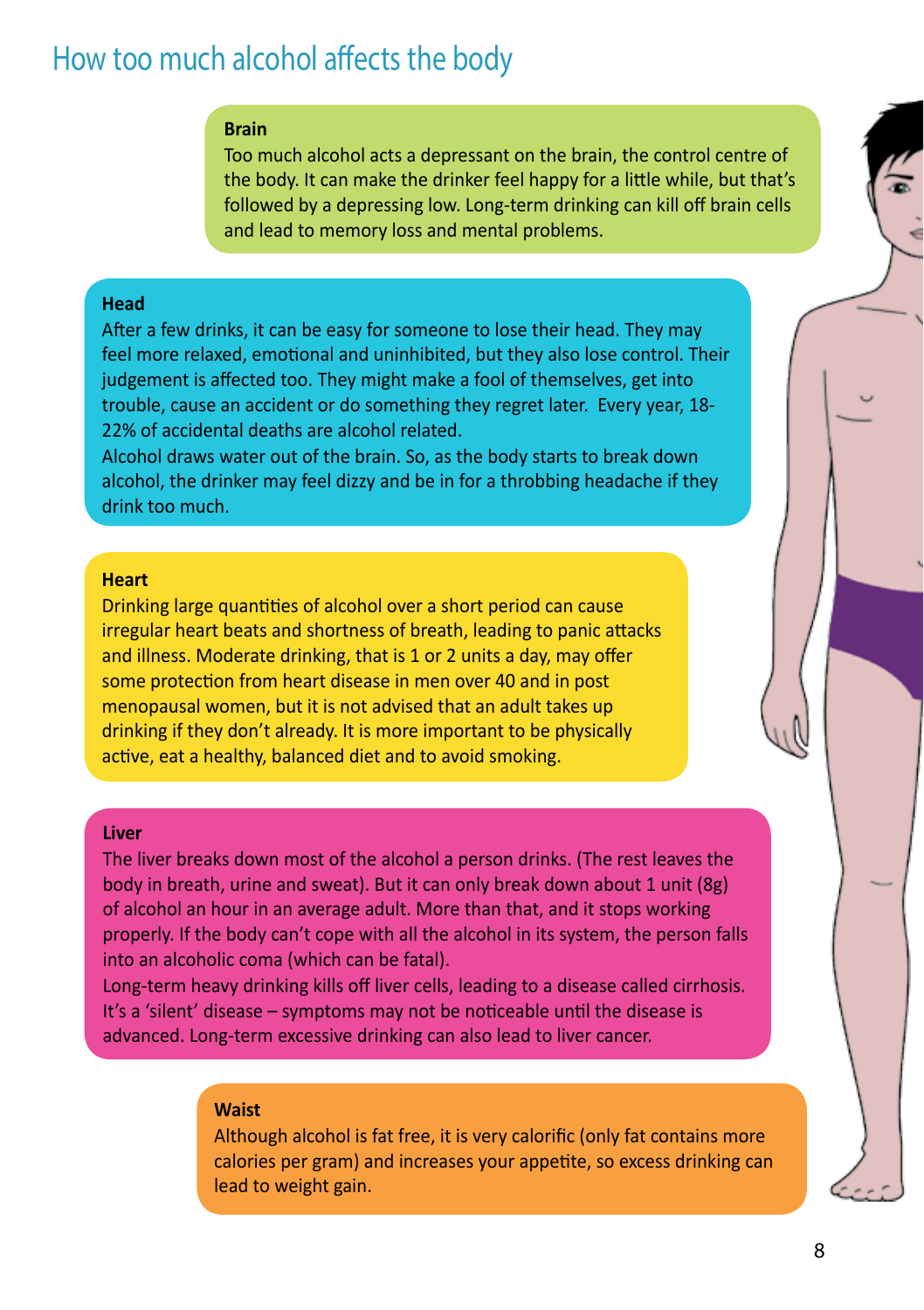#### **Skin**

Too much alcohol dehydrates the body, which is bad news for the skin and complexion. It also dilates the blood vessels under the surface of the skin, leading to ugly veins on the nose and cheeks.

#### **Eyes**

Too much alcohol dilates blood vessels in the eyes, so they can look red and bloodshot. It also affects the signals sent from the eyes to the brain - vision becomes blurred, and distances and speeds get harder to judge. Many road accidents involve drivers or pedestrians who have alcohol in their blood. Too much alcohol also suppresses REM (Rapid Eye Movement) sleep. It's the most important phase of sleep so drinking heavily can ruin the chance of a good night's rest.

#### **Gut**

Alcohol is absorbed from the stomach into the bloodstream. Your body's ability to process alcohol depends on various things, like your age, weight and sex. Your body breaks down alcohol at a rate of roughly one unit per hour.

Because it takes time for your body to break down alcohol, drinking more than one unit of alcohol an hour will build up your blood alcohol concentration (BAC) and it may be many hours before you are safe to drive. After a night of heavy drinking you risk being over the drink drive limit the next morning. Learn more at **[www.morning-after.org.](http://www.morning-after.org.uk)uk**

#### **Reproductive organs**

Drinking too much alcohol can affect performance in the bedroom because the drinker's not fully in control of their body. Alcohol affects judgement too, so people may have unsafe sex or sex they later regret. In women, heavy drinking may delay periods and affect fertility. You should not drink if you are pregnant as alcohol crosses the placenta to the baby.

#### **Armpits**

Excess alcohol is also excreted as smelly body odour and bad breath - not great for attracting potential partners.

<u>ي</u>

For more information, please visit [www.talkaboutalcohol.com/interactive-body/](http://www.talkaboutalcohol.com/interactive-body/)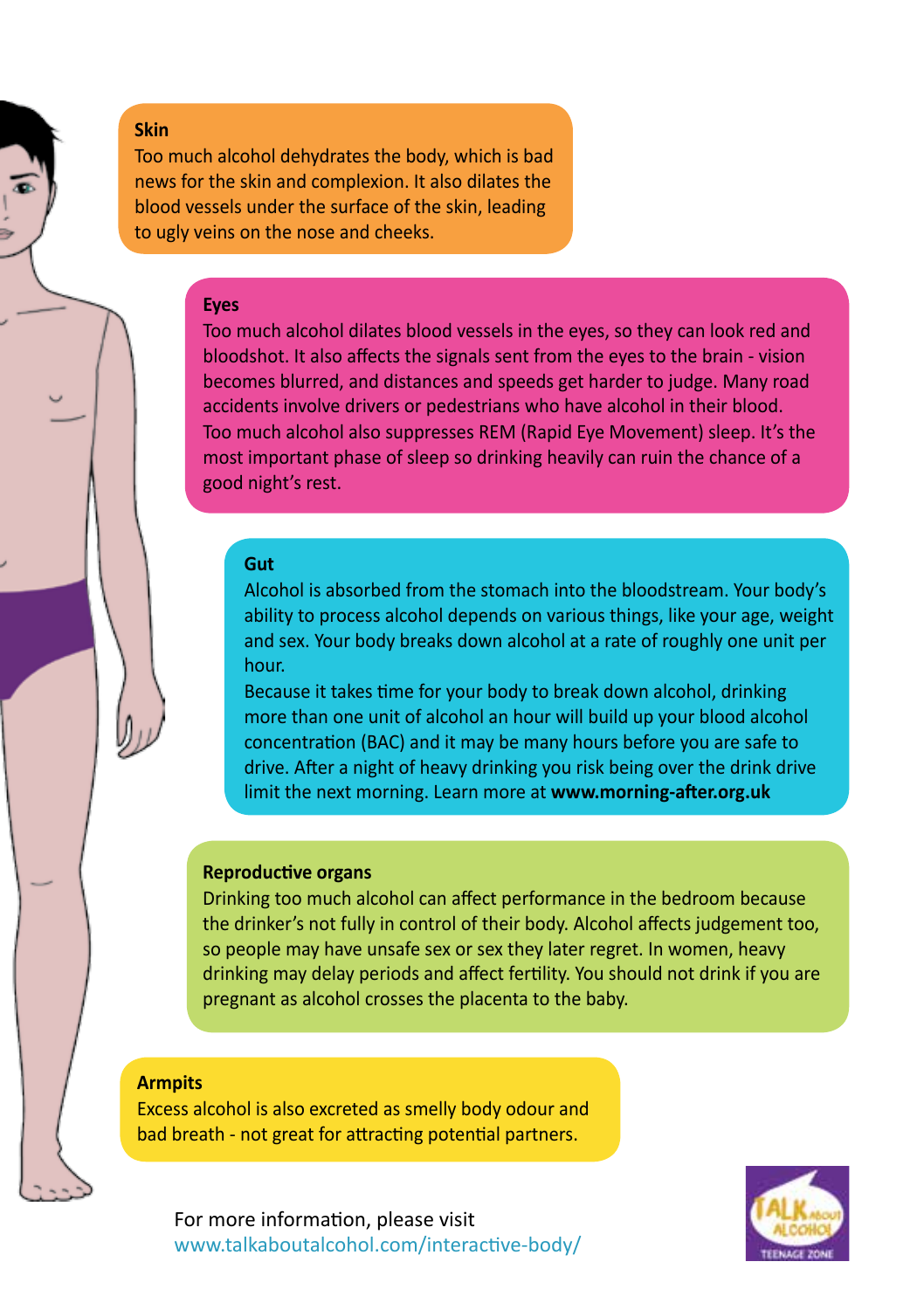### **The law and underage drinking**

It is important to be aware of guidelines, facts and the law about alcohol in the UK.

#### **Under 5?** It is illegal to give alcohol to under 5s.

**Under 16?** It is at the landlord's discretion as to whether children are allowed anywhere in a pub. They cannot of course, buy or drink alcohol on the premises.

**Under 18?** If you are under 18, it is illegal to buy alcohol (this includes in any shop or supermarket, off licenses, bars, clubs or restaurants and buying on line). It is illegal to buy alcohol for someone under 18 in a licensed premises, the only exception is for 16 or 17 year-olds who are allowed to drink beer, wine or cider with food if with an adult (but they may not buy the alcohol themselves).

It is legal for anyone over 5 to drink alcohol. The restrictions apply to purchasing (under 18) and location - in licensed premises, public places or alcohol exclusion zones.

Police have powers to confiscate alcohol from under 18s drinking in public spaces (e.g. in the street or in parks).





### **Drinking and driving**

It's against the law to drive with more than 80mg (milligrams) alcohol per 100ml (millilitres) of blood, or 50mg in Scotland. If you break the law, you face a fine of up to £5,000, six months in prison and having your licence taken away for at least a year. Causing death through drink-driving can result in a maximum prison sentence of 14 years and a two-year driving ban.

### **Buying alcohol for under 18s**

Police have the power to charge those over 18 who knowingly buy alcohol for anyone under the legal drinking age (buying by proxy). It is important that older friends and family know that they could be charged for supplying alcohol irresponsibly. As it is increasingly difficult for under 18s to buy alcohol, parents are now the main providers of alcohol for this age group (60%), putting a huge responsibility on you to keep youngsters safe and out of trouble.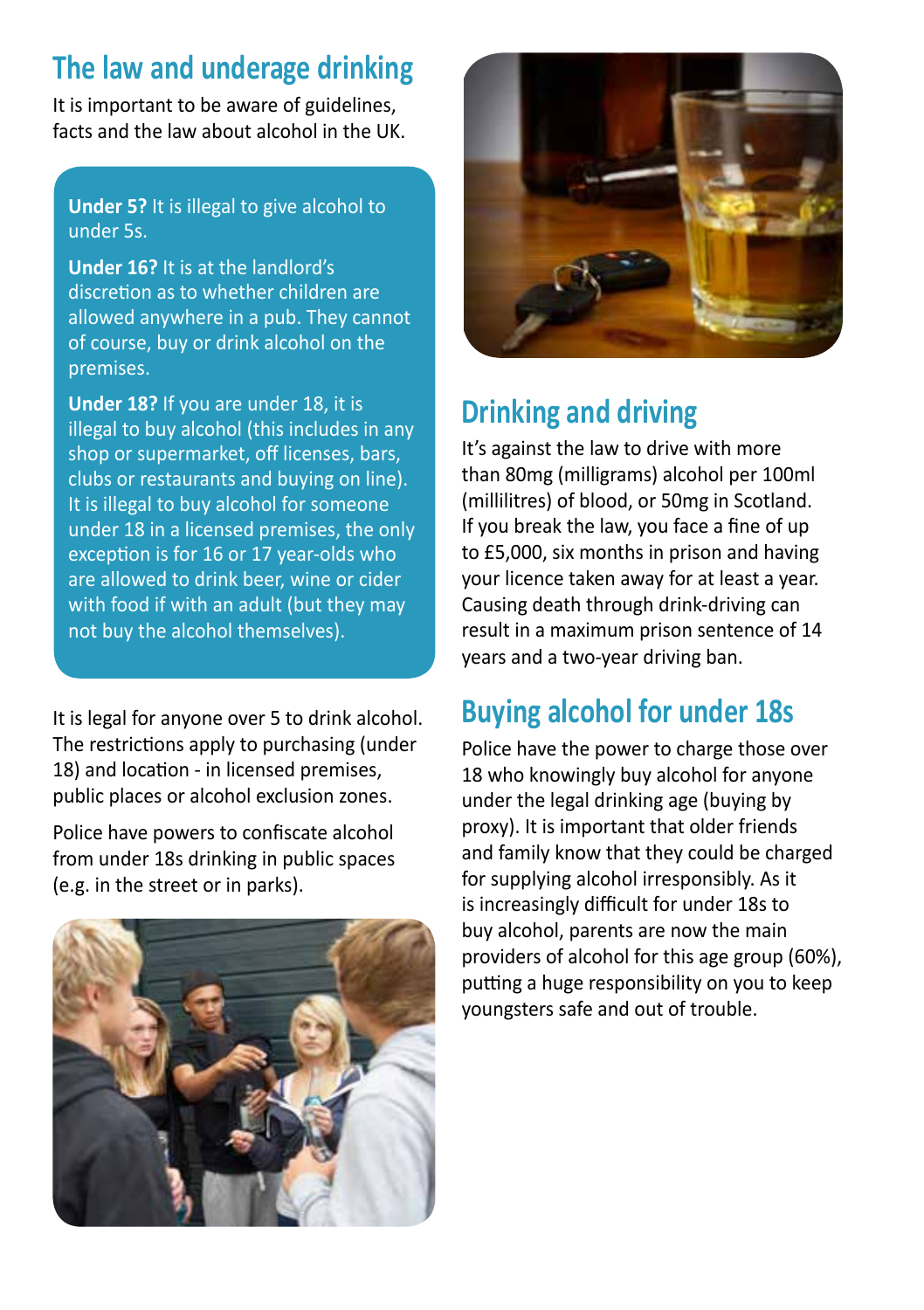

#### **Can I let my kids drink at home?**

Some parents allow their children to try a little alcohol with them on special occasions; others prefer not to. There is some evidence that shows drinking at an earlier age increases the possibility of alcohol-related harm later on, but other studies show young people introduced to drinking moderately in the home, with good parental role models are less likely to binge and more likely to develop moderate drinking habits. Remember, there is a world of difference between sips on special occasions and whole drinks, so the UK Chief Medical Officers (CMO) recommend that parents should not allow their children to drink alcohol at home under the age of 15.

Whatever you decide, stick to your guns and make sure your child understands why it can be dangerous for young people to drink. Be prepared to say NO if you are uncomfortable with party situations and lay down ground rules. Children should also know that there are laws restricting the age at which you can buy and drink alcohol.

With older teenagers, you need to aim for a balance: warning them of the dangers and making them aware of the law; but also saying that they can enjoy moderate social

drinking when they're adults if they choose to. The important thing is to focus on the facts, and to give your child the knowledge and skills to avoid the dangers associated with alcohol.

#### **CMO Guidance:**

(1) Children and their parents and carers are advised that an alcohol-free childhood is the healthiest and best option. However, if children drink alcohol, it should not be until at least the age of 15 years.

(2) If young people aged 15 to 17 years consume alcohol it should always be with the guidance of a parent or carer or in a supervised environment.

(3) Parents and young people should be aware that drinking, even at age 15 or older, can be hazardous to health and that not drinking is the healthiest option for young people.

If 15 to 17 year-olds do consume alcohol they should do so infrequently and certainly on no more than one day a week. Young people aged 15 to 17 years should never exceed recommended Government guidelines.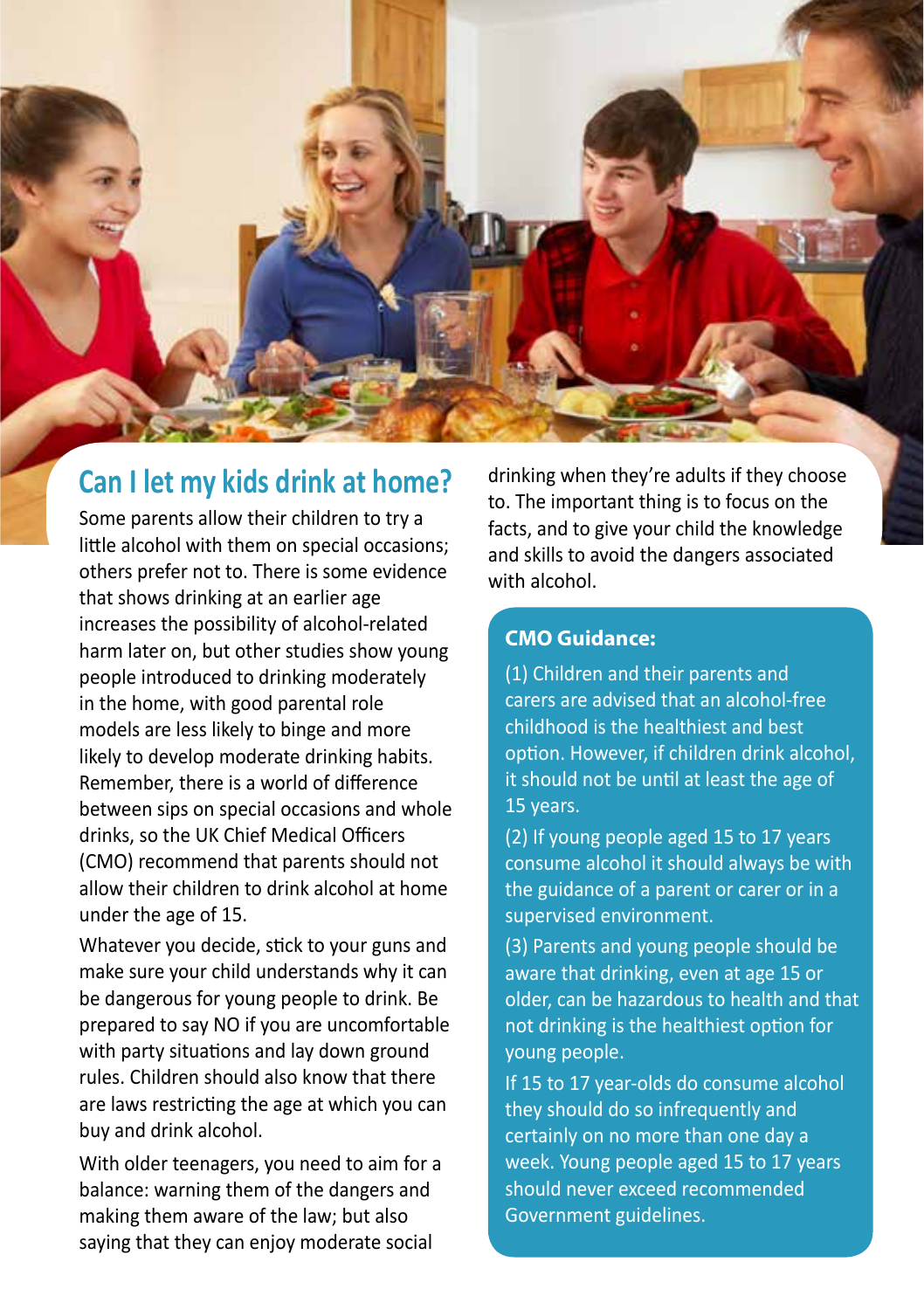## **Perfect parents**

So, how can you make sure you don't drink too much?

The place where your children are most likely to absorb what you're up to is at home – and it's where we do most of our relaxation, socialising and drinking. It's often all too easy for the drinks to add up without you realising – These tips might help ensure you drink sensibly when you're at home or out with friends and are a good role model.

### **Units and mixing**

The amount of alcohol in drinks can be confusing, so keep an eye on how many units are in your drink. Many drinks carry unit icons on the packaging or back labels to help you keep a tab on your intake. To give you an idea, a glass of wine can contain anything from 1.5 units for a small glass of sparkling wine at 11%, to 3 units for a 250ml glass at 12%. A double vodka or whisky will contain 2 units, but home pours of spirits are usually more generous and you could be drinking much more than you realise.

### **Pace yourself**

Try alternating alcohol drinks with soft drinks - you'll stay more hydrated and give your liver a chance to break down the alcohol. Watch out for 'top ups' too – you can kid yourself that you're still on the same drink. Empty your glass first before having another drink, so you can keep more of a tally on your intake.

### **A bite to eat**

If possible, try and drink with food, or eat before you go out. Alcohol has much more of an effect on an empty stomach as it's absorbed more quickly into the blood stream, and you tend to drink faster without food.

### **Having friends over**

If you're mixing your own drinks, make sure they're not too strong – home pours are usually much larger and glasses bigger too. Use plenty of ice and fruit in drinks or use exotic mixers. If guests are mixing their own, have a spirits measure to hand. Check back labels to choose drinks with lower alcohol content and there are some delicious recipes for non-alcoholic alternatives too.

Make sure your nibbles and snacks are substantial, watch out for salty snacks as they make you want to drink more! Offer water and imaginative low alcohol or soft drinks, especially if your friends are driving home. If you're worried a guest has drunk too much, make sure they can get home safely – have the number of a reliable cab firm to hand, arrange for someone to take them home, or offer them a bed for night if needed.

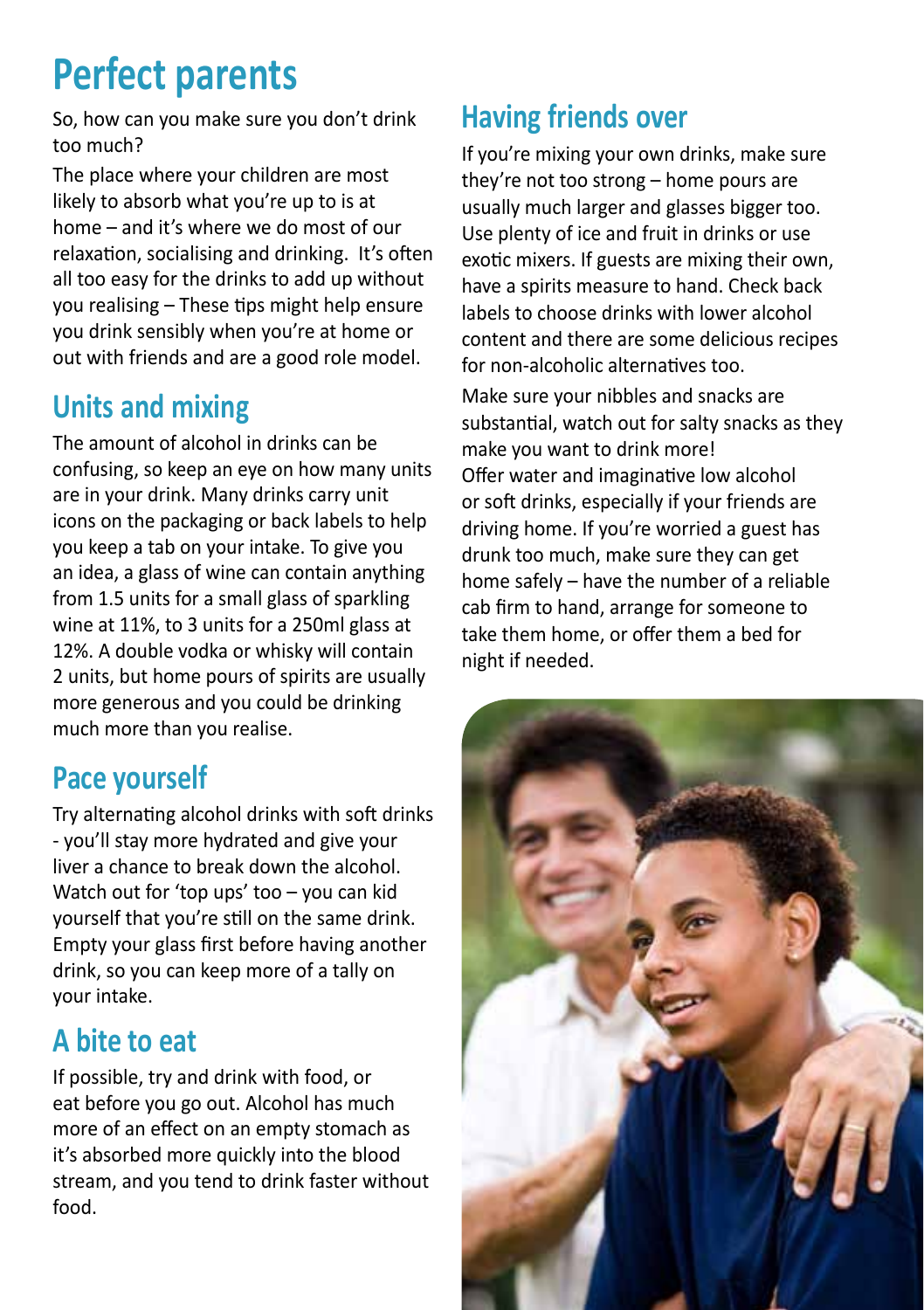

## **Parents' fact file**

#### **Facts that might get your kids to think about their drinking**

It's no good just telling teenagers that excess drinking is harmful to their health, you believe you're untouchable as a youth - Wait for that familiar rolling of eyes, and 'Well you drink Mum, don't you?' Or if you don't drink, it's that 'Well, what would you understand about it?'

What's proving far more effective is to focus on what could happen to them now, if things get out of hand and to give them the tools to get out of a tricky situation so that they know what to do if things go wrong.

### **FACT I - You're the tops**

According to the 2016 GfK Roper Youth Report, 71% of children aged 13 to 17 say that their parents are the number one influence on whether they drink alcohol. A survey by the YMCA in 2008 found that parents were important influencers, but that they weren't seen by most teenagers as good role models and didn't set ground rules that they stuck to. Only 21% said that their parents or other adults they knew were good role models. Although 55% of young people say that their school provides clear rules and boundaries, and their behaviour is monitored in the community by neighbours and others, barely a quarter (27%) say they have to abide by clear rules and consequences in their family, or that their parents keep track of where they are.

#### **Know where they are and who they're with**

Research clearly shows that if parental monitoring is in place - that is knowing where your kids are and who they're with teenagers are much less likely to begin to use drugs or alcohol at an early age.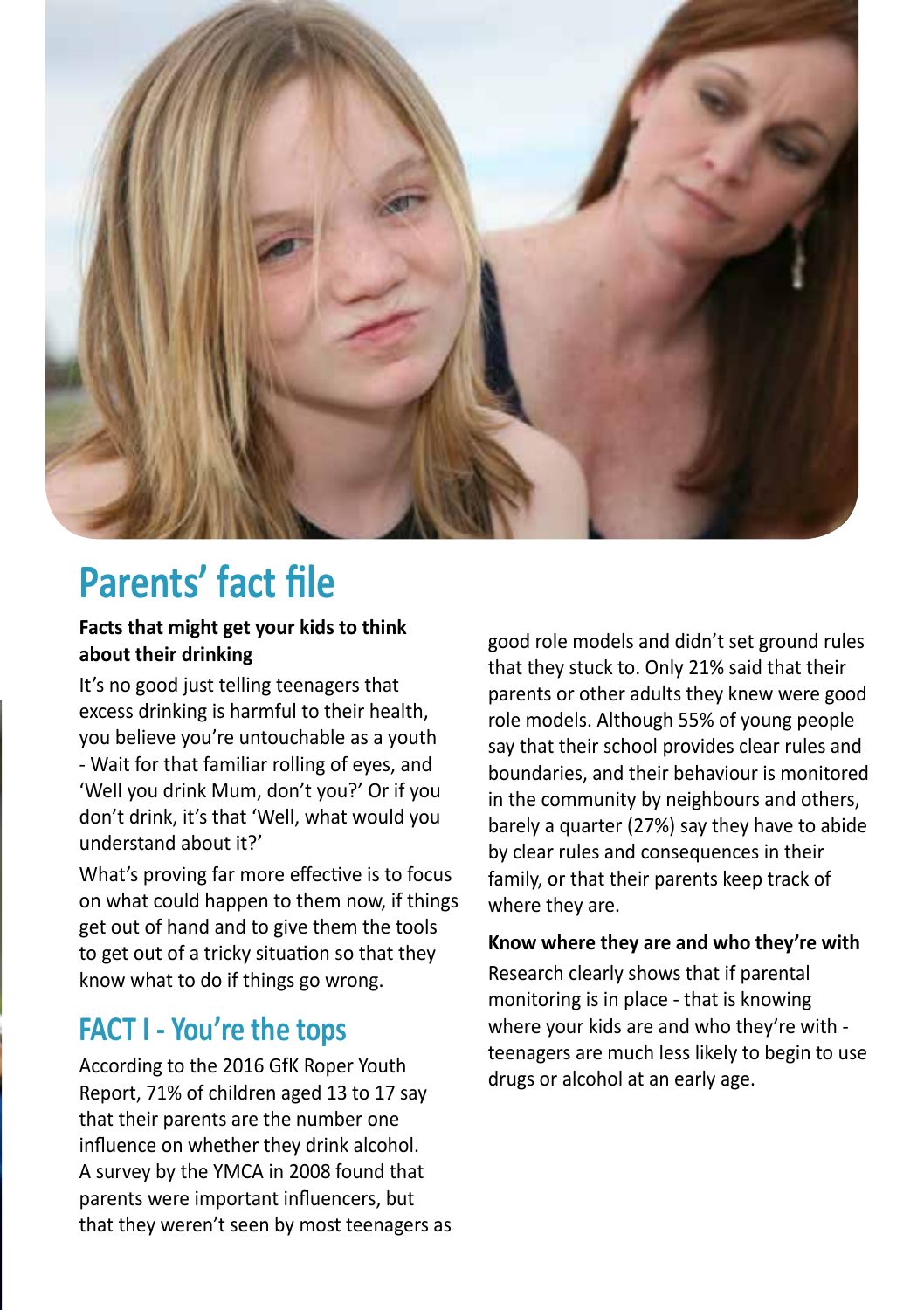### **FACT 2 - Most teenagers DON'T regularly go out and get drunk, or drink heavily**

The first thing to remember is that in spite of the headlines out there condemning 'booze Britain' and 'ladettes', most teenagers do not go out to get drunk; in fact, the majority of school-going children across Europe, including the UK, have never had a whole drink!

The number of teenagers under 15 years experimenting with alcohol is falling in the UK. Regular underage drinking in England has declined from 20% of 11-15 year-olds in 2001 to 4% in 2014 – so 96% don't drink regularly or to excess. The number of 11-15 year-olds who have never drunk alcohol has increased, from 39% in 2001 to 62% in 2014. Binge drinking (more than 8 units for men and 6 units for women per occasion) also fell from 29% among 16-24 year-olds in 2005 to 19% in 2013.

This means that a big majority of young adults (81%) go out to enjoy themselves and socialise, not to get drunk.

Proportion (%)



### **FACT 3 - 'The Tipping Point'**

Less than 1% of 11 year-olds will be drinking alcohol weekly, but our study of over 4,400 Year 8 pupils in 30 schools across England in 2011/13 found that age 13 was the tipping point with 42% having had whole drink by age 13, although overwhelmingly in a supervised environment. 22% of 15 year-olds will have drunk alcohol in the last week and 40% will have experienced being drunk at least twice. This is why it is so important that you talk about drinking, its effects and risks in a balanced way before the age of 13 and regularly from then on and carefully monitor their social lives.



Lifestyle survey, General Lifestyle survey, General Household survey

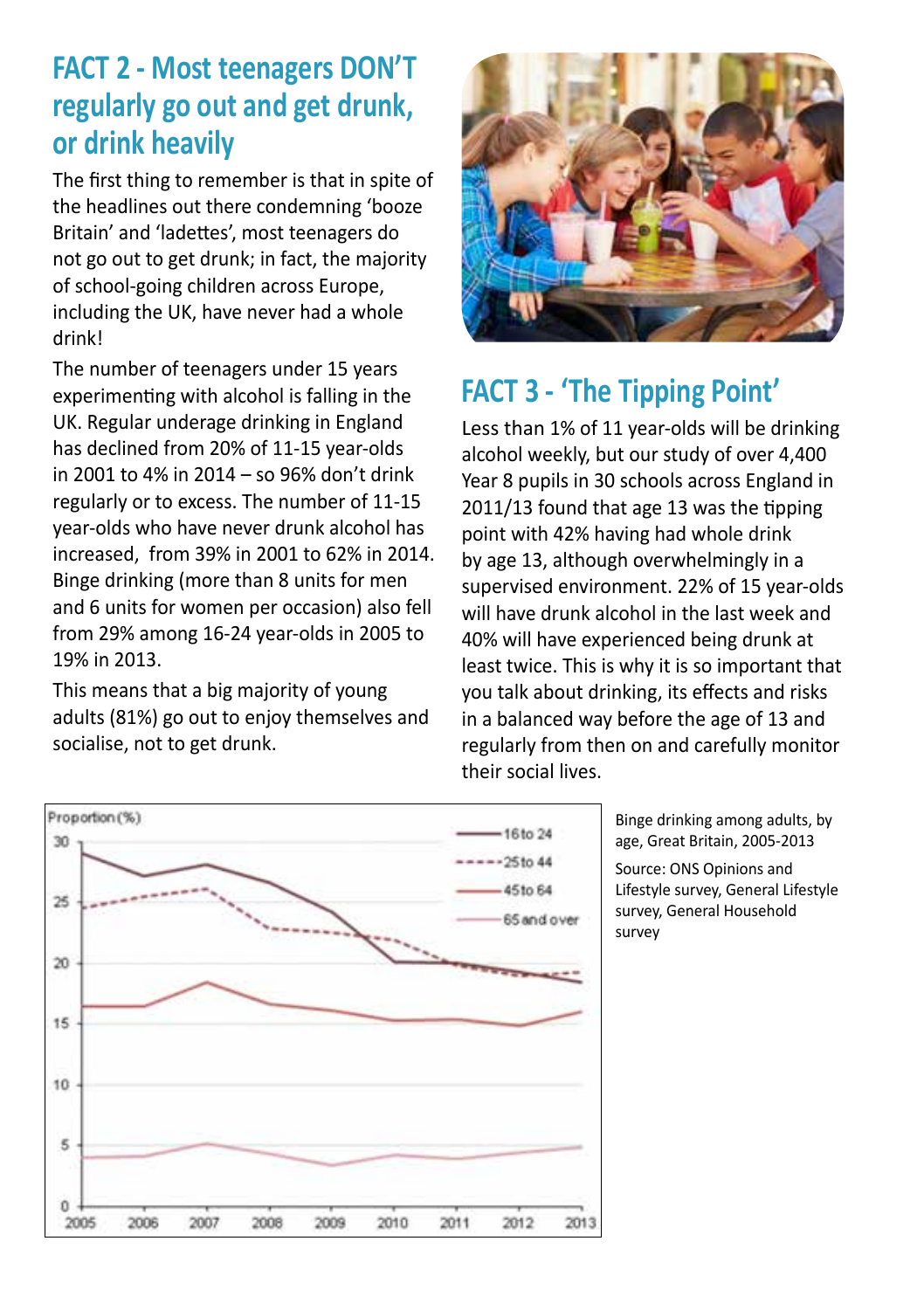

#### **FACT 4 - Don't send them underground**

Talking openly with your kids is hugely important. Secret drinking with friends away from home does happen. Streets and local parks were the most usual drinking place for 32% of 10-19 year-olds (Talbot and Crabbe) and at parties, so it's important to know where your kids are, who they're with and what time you expect them home. If you discover that they have been drinking, don't fly off the handle. Sit down calmly and let them tell you what happened, then explain the dangers that they face.

### **FACT 5 - What happens to teenagers who get drunk?**

As teenagers lose their inhibitions when they are drunk, they are far more likely to be involved in an accident, a violent incident and to engage in other risky behaviours such as smoking, drugs and unprotected sex.

If a teenager drinks regularly before they are 15 they are:

- 7 times more likely to be in a car crash because of drinking, and
- 11 times more likely to suffer unintentional injuries after drinking
- GCSE predictions fall by 20 points that's the difference between an A\* and a C.

Even drinking to get drunk occasionally can have serious consequences as it increases risky behaviour. Teenagers who get drunk are far more likely to:

- injure themselves or someone else even accidentally
- engage in unsafe sex, which could result in sexually transmitted infections and unplanned pregnancies
- be robbed especially of cash, ipods and mobile phones
- end up going home with a stranger on their own
- get in a fight, an argument or relationship problems
- get into trouble with the police and end up with a criminal record.

Always encourage your kids to look out for each other, plan how they are going to get home before going out, to keep their mobiles fully charged and switched on and to keep enough money aside in case of emergencies.

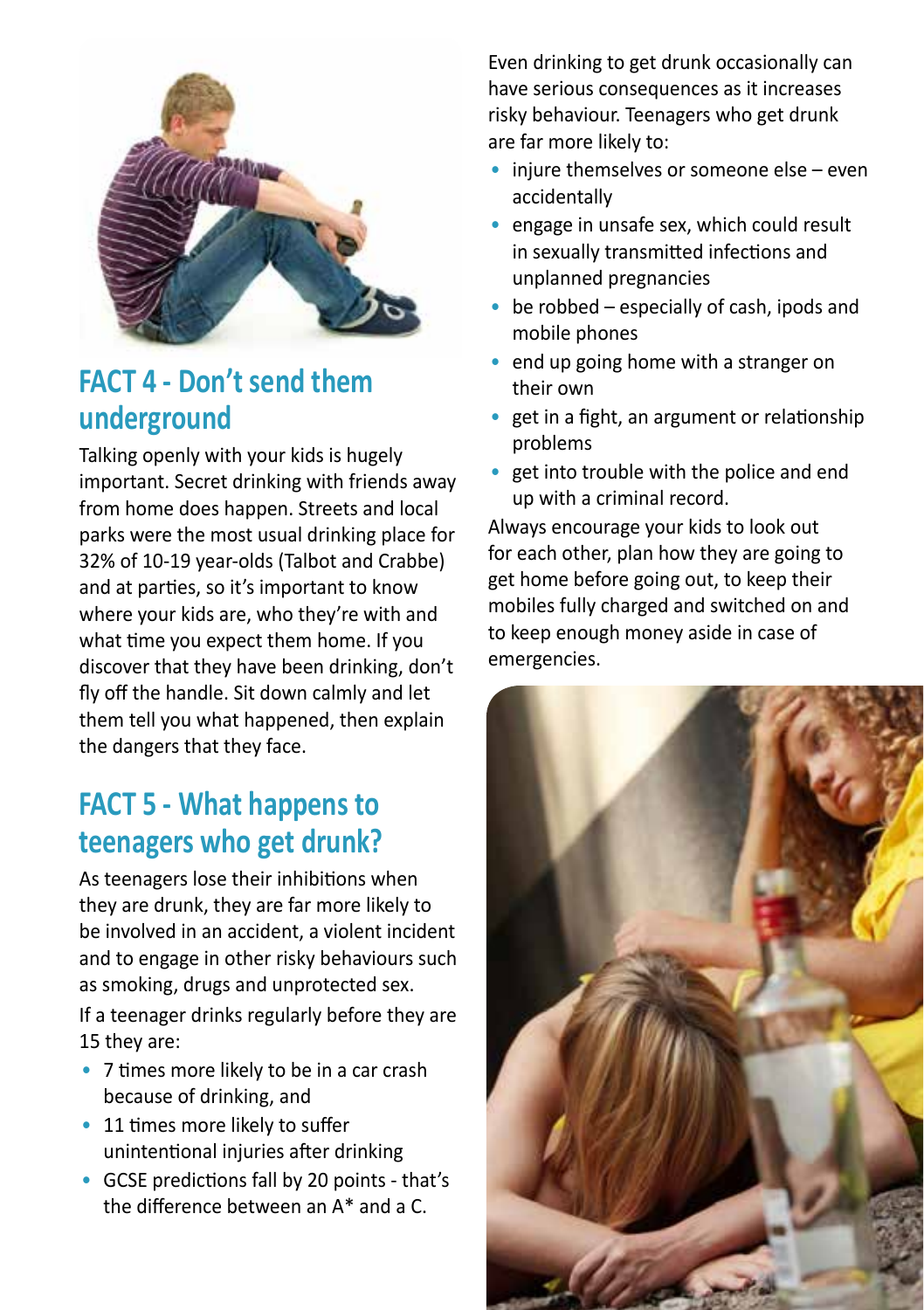### **Practical ways of delaying teenage drinking**

Research shows that the younger a person is when they start to drink regularly, the greater their risk of alcohol-related problems later in life. By highlighting the short term effects of getting drunk, such as being sexually assaulted or robbed, plus the embarrassment of looking a fool in front of their mates, you can help delay the age that teenagers start drinking and the amount they consume. This is more effective than just saying 'don't' or using scare tactics.

#### **These tips should help:**

- Encourage sports, hobbies, clubs and social activities that keep your kids active and fulfilled.
- Teenagers say boredom and hanging around with nothing to do is a reason for drinking. Encourage them to get a holiday iob or volunteer.
- Establish routines, like mealtimes, that mean you can spend some time together and talk to each other. This helps your child to feel they can come to you if they have a problem.
- Make sure you know the facts and laws about alcohol and can talk in a balanced and constructive way about the pros and cons of drinking.



- Talk and listen to your teenager. It is important that they hear your views and that you hear theirs. Use everyday opportunities, for example a storyline in a TV programme, as a prompt.
- Make sure the ground rules are clear, discuss them with all family members, and be clear about what is allowed and not allowed. Have consequences for breaking rules and enforce them such as stopping their allowance or grounding them.
- Check where they're going and who they're with, and always make sure they've got a fully charged mobile with them and they keep it on.
- Follow the party tips on the opposite page.

### **How to recognise if your child is secretly drinking**

Look out for:

- abrupt mood swings for no apparent or good reason
- skipping classes, or just not going in to school
- frequent lateness
- money disappearing from your purse/ wallet
- disappearing to their room the moment they come in for the day
- significant change in school performance
- restlessness or tiredness
- smelling of alcohol
- suddenly using breath mints or brushing teeth regularly
- wanting to stay over in friends' houses, especially after parties
- becoming very secretive (more so than usual).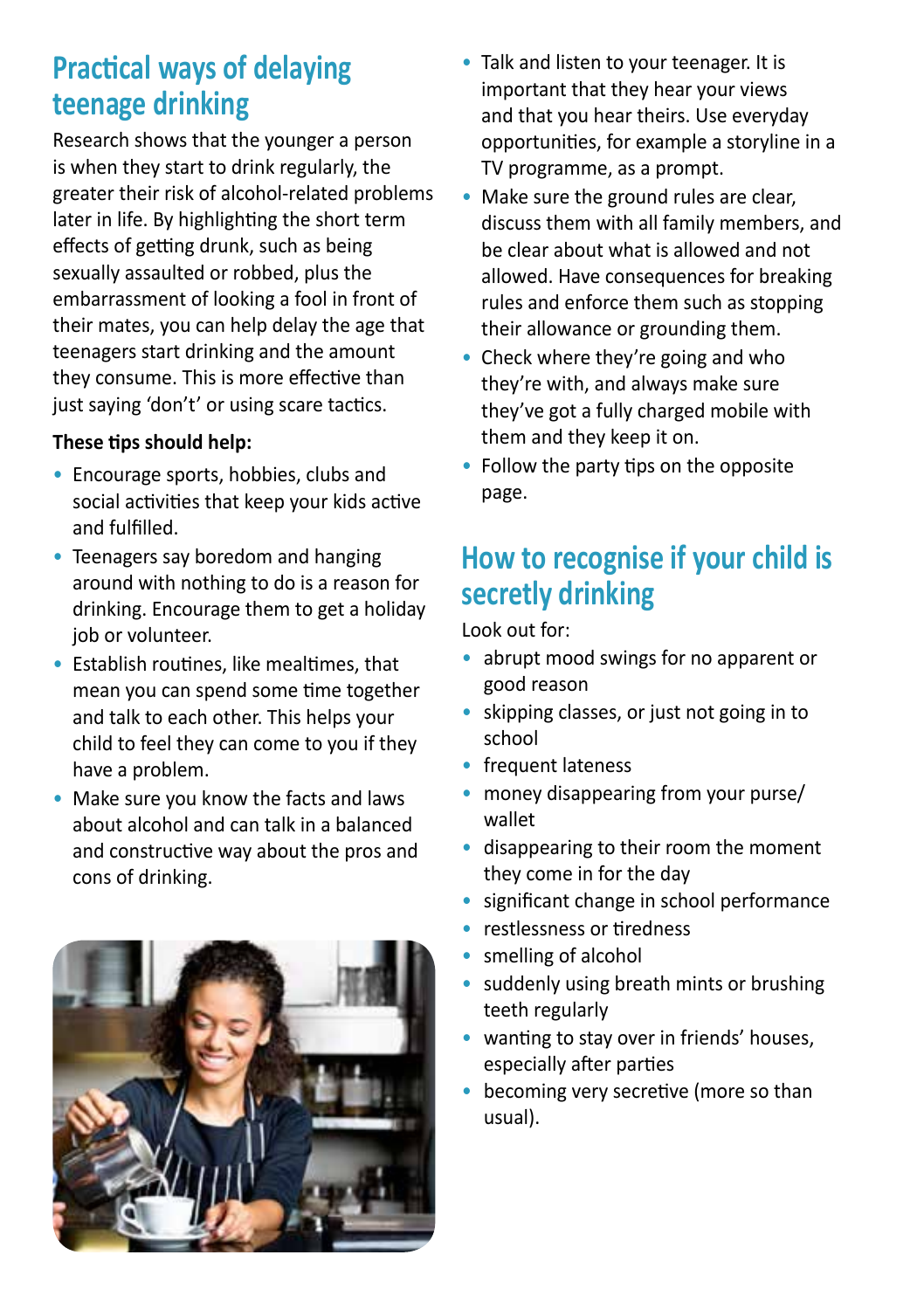

### **Going to parties**

Most teenagers will want to start going to parties at friends' houses. This guidance will help them stay safe.

- Speak to the host parents, even if you don't know them. Tell your child you're not prepared to let them go otherwise. Check an adult will be present and their policy on alcohol.
- If you can, drop your teenager off and pick them up, or share lifts with parents you trust.
- If sleeping over after a party at another friend's house, check plans are genuine and again speak to the parents. Ask your child to ring or text you when they're safely at their friend's house.
- Make sure your teenager has had a good meal before they go out, such as pasta.
- Check they have a fully charged mobile that they must keep on, and that you have planned how and what time they are getting home.
- Be prepared to say no if you're unhappy about a party or if your child doesn't want you to speak to the host… there'll be rows, but it's because you care, not because you're being a killjoy.
- Don't feel pressured by younger teens to provide them with alcohol to take with them to parties. They may tell you everyone else's parents do this, but that's

just not true... or threaten you that they'll ask their mates to buy it for them instead (explain they risk their friend being fined or charged).

• If your teen breaks your agreement, such as what time to be home, then make sure you carry through your threats, such as grounding them or stopping their spending money for a month.

### **Holding a house party**

At some stage you may feel happy to host a party at home for your teenager. Follow our advice if you want it to go well!

- Think carefully before you say yes. Especially if the kids are under 16.
- Agree the list of invites with your teenager. Don't make the party too long.
- Warn your teen about how they invite their friends – no open invitations on Facebook or chat on twitter.
- Agree the house rules and put your teen in charge.
- You might have to stay out of sight for your kids street cred., but stick around.
- Provide plenty of food not salty snacks, but carbs.
- Teenagers do sneak in alcohol in water bottles, mixed with soft drinks etc, so be prepared and work out how you'll handle this.
- Have loads of soft drinks and iced water available.

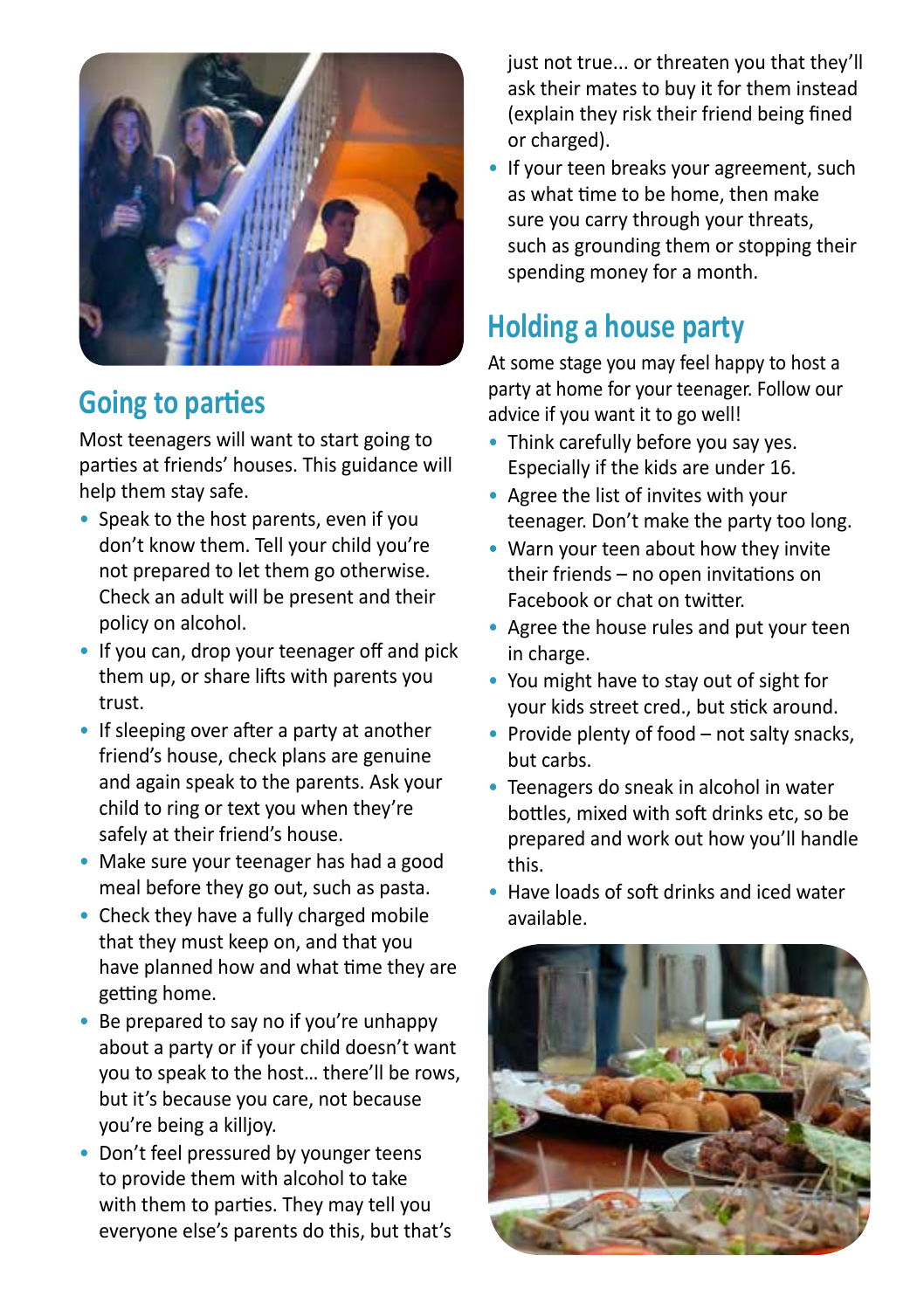- If anyone is sick or ill contact their parents and never leave them unattended.
- Try and avoid big sleepovers, as the kids won't get much sleep (or you probably) and you won't know what's going on once you're in bed!
- Finally, make sure you've warned your neighbours and have a reasonable finish time, allowing parents to pick up and get to bed too!
- If it goes well, don't forget to tell your teen how proud you are of them and their mates.



### **Drink Spiking**

Teenagers and young adults should be aware of the issue of drink spiking. A recent UK survey in Cambridge nightclubs found that a third of students had experienced their drinks being spiked.

The majority of reported drink spiking incidents are not linked to any additional crime and are most likely to be the result of a prank, but drink spiking can be linked to sexual assault and robbery. Whatever the intent, drink spiking is illegal and people who spike drinks can be charged, fined or jailed.

#### **To help prevent drink spiking**

- Advise your teenager to party with trusted friends. Encourage them to discuss how they will watch out for each other while at the venue.
- Ideally, they shouldn't accept any drinks from strangers. Tell them to buy their own drink and watch the bartender prepare it.
- If they wish to accept the offer of a drink from a someone they don't know well, suggest they accompany the person to the bar and take the drink from the bartender themself.
- Warn them to be especially wary if someone buys them a drink and it's not the type of drink they requested.
- Tell them to never leave their drinks unattended and to ask a friend to watch over the drinks if they have to leave the table or, if they buy drinks that come in bottles with screw-top lids, they can carry the bottle in their bag when they go to the toilet or have a dance.
- If they think their drink might have been spiked, they should not consume it.
- If they see someone spike a drink or if they suspect that drink spiking may be occurring they should tell the manager or host immediately.

#### **Symptoms of drink spiking**

It may not be possible to tell if a drink has been spiked by smelling it or tasting it. The substances used to spike drinks are often colourless and odourless. The symptoms of drink spiking can depend on many factors such as the substance or mix of substances used, the dose, their size and weight, and how much alcohol they have already consumed. Symptoms may include feeling drunk, woozy or drowsy; feeling drunker than expected; mental confusion; hallucinations; speech difficulties such as slurring; memory loss; loss of inhibitions; nausea and vomiting; seizures; loss of consciousness; an unusually long hangover; or a severe hangover when they had little or no alcohol to drink.

• If a person becomes unwell after drinking a trusted friend or adult should take them to a safe area and stay with them, keep a close eye on their condition and call an ambulance if their condition deteriorates in any way.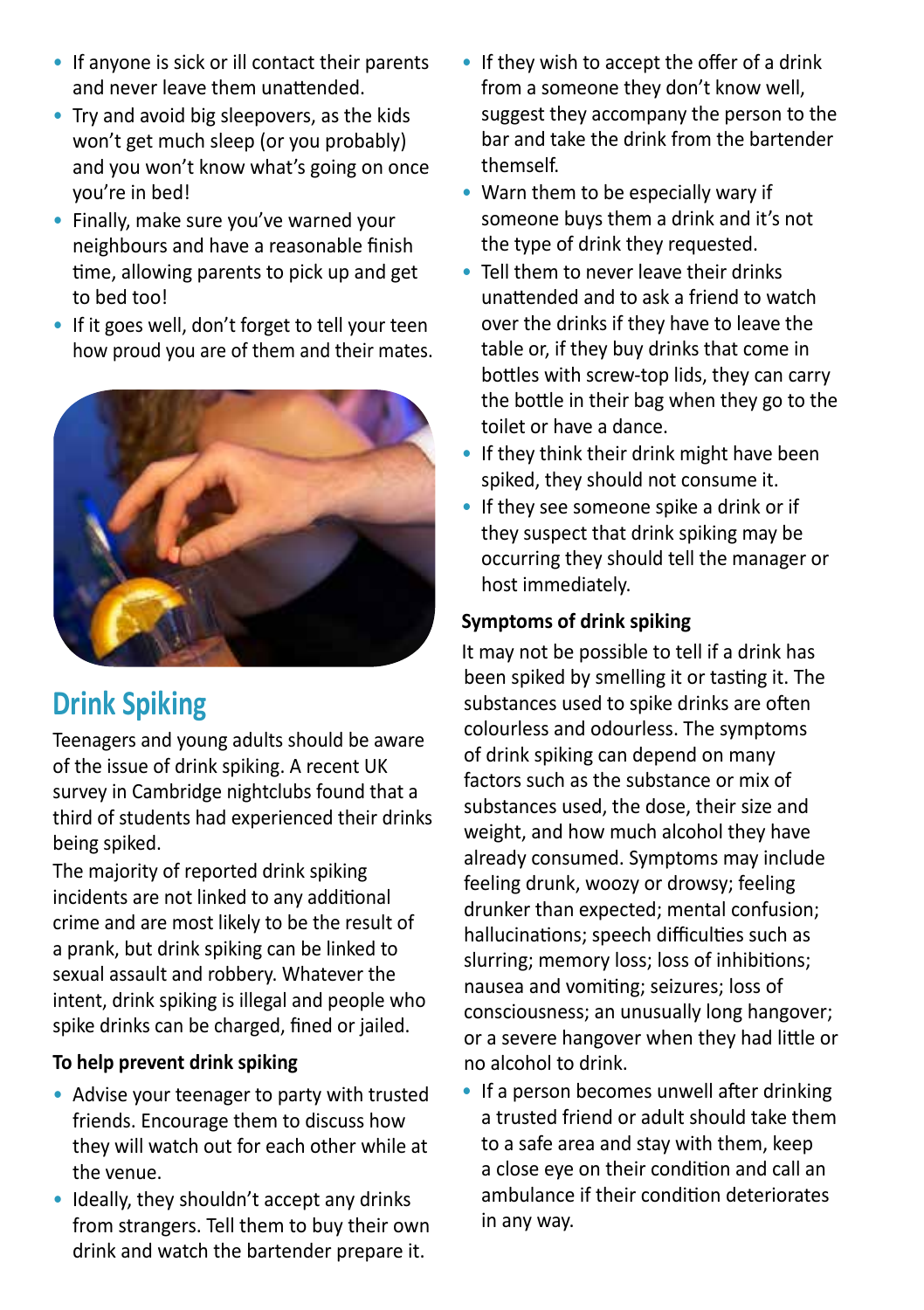

### **If it all goes wrong**

Talk to your child about how to react if someone they are with loses consciousness after drinking. Teenagers and inexperienced drinkers are particularly vulnerable from alcohol poisoning.

#### **If it all goes wrong, it's essential to get help:**

- Get an ambulance but don't leave them… ask someone reliable to call the ambulance.
- Keep them on their side with their head turned to the side (the recovery position).
- Make sure they're breathing and their mouth and airways are clear.
- If they stop breathing, start mouth to mouth resuscitation.
- Loosen any tight clothing that might restrict their breathing.
- Keep them warm (but not too hot) with blankets or a coat.

#### **If someone vomits they should:**

- Try to keep them sitting up or, if they must lie down, make sure they're in the recovery position and that their mouth and airway are clear.
- If they begin to choke, get help immediately.
- Stay with them even if they can't bear the sight or smell of someone vomiting. Alcohol poisoning is extremely dangerous. It can lead to a coma and in extreme cases, death.

### **If you want to know more....**

If you want to know more about alcohol issues, or are worried about your own or your child's drinking, then there are people who can help. You could also talk to your doctor who can refer you, or the following sites could help:

#### **Addaction**

Drug and alcohol treatment UK charity. Tel: 0207 251 5860 **[addaction.org.uk](http://www.addaction.org.uk)**

#### **Adfam**

Provides information and advice for families of alcohol and drug users. The website has a list of local family support services. Tel: 0207 553 7640 **[adfam.org.uk](http://www.adfam.org.uk)**

#### **Drinkline**

If you're worried about your own or someone else's drinking, you can call this free helpline in complete confidence. They can put you in touch with your local alcohol advice centre for help and advice.

Tel: 0300 123 1110

#### **Action on Addiction**

Offers programmes for families, relatives, partners, friends, and children of addicted people.

Tel: 01747 832 015 **[actiononaddiction.org.uk](http://www.actiononaddiction.org.uk/For-Families.aspx)**